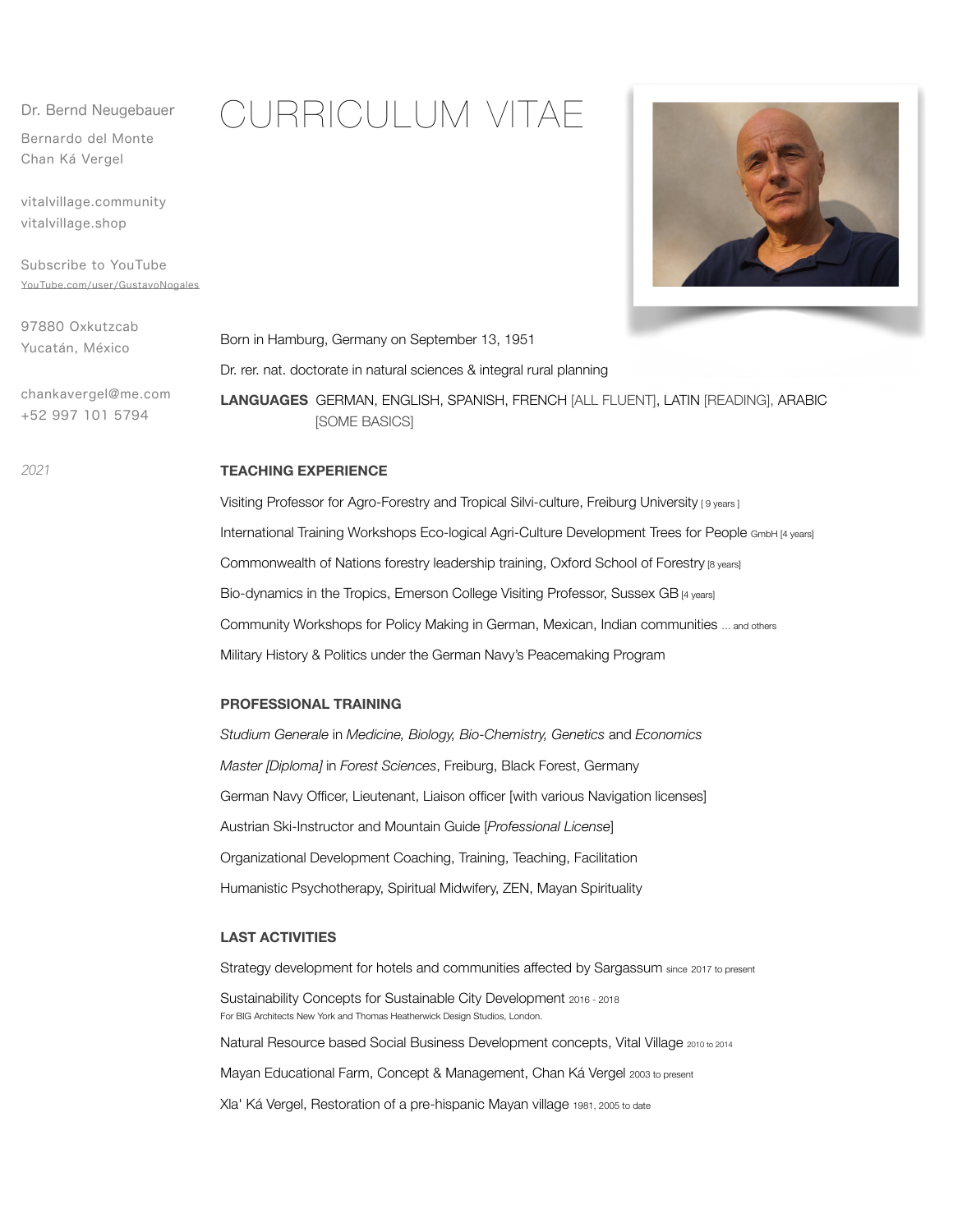Dr. Bernd Neugebauer Bernardo del Monte Chan Ká Vergel vitalvillage.community vitalvillage.shop Subscribe to YouTube [YouTube.com/user/GustavoNogales](http://YouTube.com/user/GustavoNogales) 97880 Oxkutzcab Yucatán, México chankavergel@me.com +52 997 101 5794 BIONADE Resource Assurance Scheme Development, Rohstoffkompagnie, Germany 2007-2011 Natural Cosmetics Development for the German and Japanese Markets, Justpure 2003-2005 Eco-logical Product Development and Marketing, Managing Products for People GmbH 1996-2011 Mexico's first Organic Honey Cooperative and Standards in Oxkutzcab, Yucatán. Founder 1998 -2010 Productos Ecológicos del Vergel sPR Management & Marketing of Eco-Ginger, Honey since 1998 Sabileros Mayas, World's 1st Cooperative for Organic Aloe vera, Management [quality leader] 1995-2002 Union de Ejidos Citricultores del Sur del Estado de Yucatán 1999-2003 Leading 3'000 member cooperative for orange juice] production Trees for People GmbH Training for Eco-logical Development, Founding & Management 1990-1997 Curriculum development and trading for civil society initiatives in 26 countries of Africa, Latin-America, Asia and Europe. **TRANSFORMATION MOVEMENTS LEADERSHIP FUNCTIONS** [SELECTED] IFOAM International Federation of Organic Agriculture Movements 1988-1991 Board Member, Vice-President, established the Present International Organic Certification System Forest Stewardship Council Germany, Founder and Board Member 1994-1997 Forest Stewardship Council International 1994-1997, Chief Arbitrator 1997-1998 German Communal Forest Policy Reform, GSTB, German Council of Cities & Communities 1996-1999 Concept development & Implementation [Largest German forest-owner] Restructuring of 650 CHURCH COMMUNITY FORESTS in Saxonxy Anhalt, Germany 1991-1992

Industrial Landscape Restoration in Eastern Germany, with the Bauhaus Dessau, 1993-1994

# **EUROPEAN BUSINESS EXPERIENCE**

Schwarzwälder Forstsamen, Black Forest Tree Seeds for Forest Restoration, Founder & Manager 1989-1995 Baumschule Burg am Wald, Black Forest Tree Nursery for Forest Farms & Silviculturists<sub>1</sub> 1986-1991 Forest-Tree Nursery seasonal Apprenticeship Training, Seasonal March-April 1973-1983

#### **OTHER EXPERIENCES**

Soul Keeper for Germany's oldest Spiritual Center Todtmoos-Rütte 1989-1996

Market studies, marketing, commercialization for organic companies and smallholder organizations in Guatemala, Mexican, Peru, Germany (Cacao, ORANGES, HONEY, ALOE VERA, GINGER, MACA, YACON, SASHA INCHIK)

CERTIFICATION CONSULTANCIES for Tropical Timber Associations [HDH, VDH, GHK &Trade Unions Germany] 1994-1995 Conceptualization of FOREST RESTORATION in tropical forests, México, Honduras, Colombia.

GOVERNMENT CONSULTANCY in Quintana Roo for Land-use Planning and Plan Piloto Forestal 1979-1985 Status Report Tropical Forest Destruction, GTZ Mexico 1978.

*2021*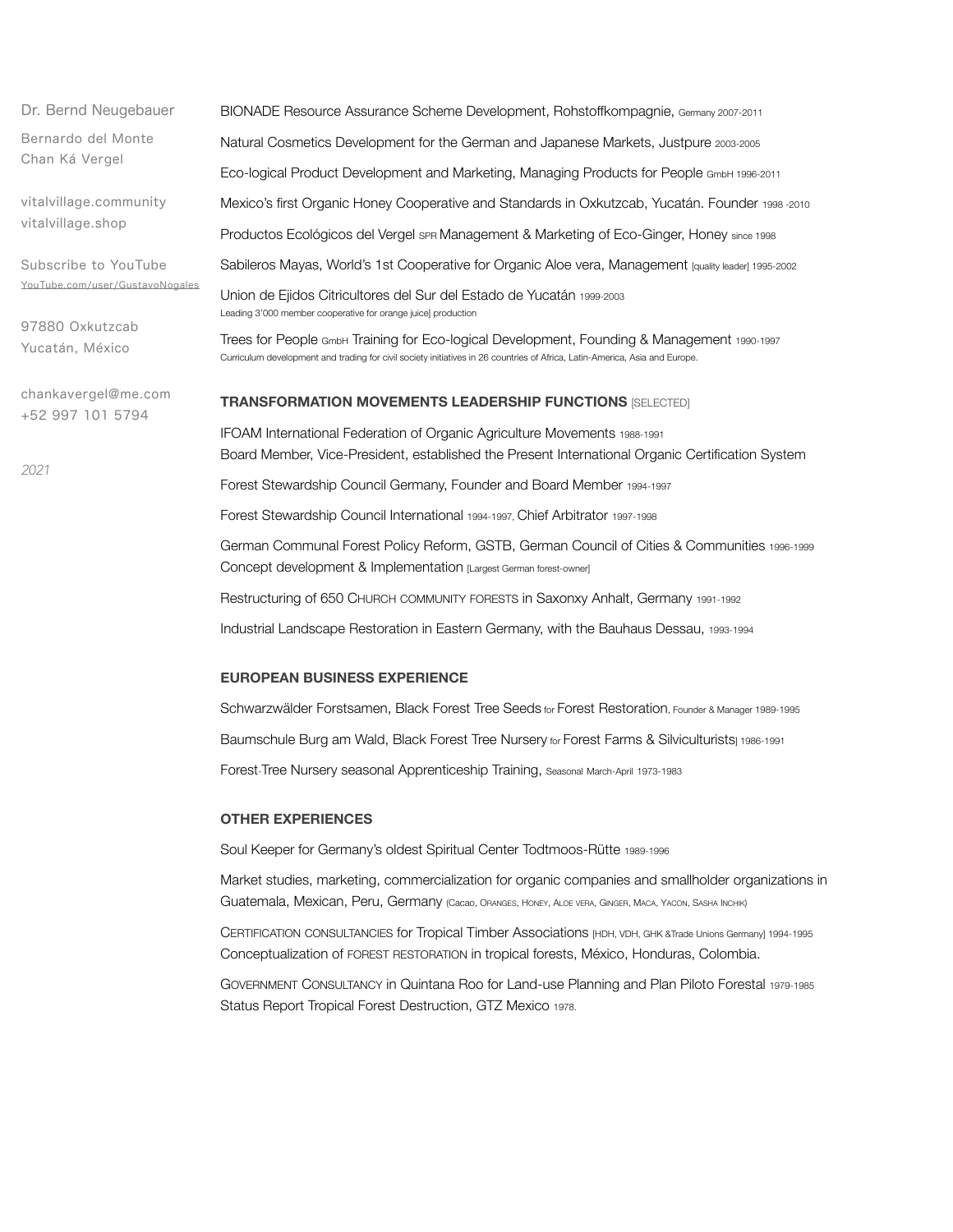Dr. Bernd Neugebauer Bernardo del Monte Chan Ká Vergel

vitalvillage.community vitalvillage.shop

Subscribe to YouTube [YouTube.com/user/GustavoNogales](http://YouTube.com/user/GustavoNogales)

97880 Oxkutzcab Yucatán, México

chankavergel@me.com +52 997 101 5794

*2021*

#### **SPECIAL FOCUS AREAS**

Landscape History, Landscaping and Community Development Forestry & Agro-forestry, Ecological Silvi-Culture Eco-logical Product Development, Marketing, Quality Guidelines and Standards Development Agri-Culture Products, Honey, Nutrition, Elixirs, Soul Foods, Cosmetics Entrepreneurship and Methodologies for Rural Development and Community Organisation Participative Strategy Development and Evaluation, Resource Based Monetary Systems Certification and Value Centered Marketing for Sustainable Development.

# **METHODICAL CHARACTERISTICS**

I wish to contribute to creating the new patterns our world so urgently requires.

As long as the economy fails putting a decent price on the vitality of forests there is no hope to maintain a balanced climate, nor to effectively plant trees. The forest and climate debates miss out on the trees' and people's needs and basic interests. Industrial and corporative patterns prevail over the all decisive human factor. We must learn working *with* nature, and with the human nature, instead of fearing and combatting it.

I dare say the main issues are not environmental destruction nor climate change, but our immobility, lack of consciousness and action to face our economy's incoherence. Many environmental and social conflicts could easily be solved if we only tried. Forest restoration, ecological silvi-culture and the massive use of timber in construction are potentially important ways to achieve a turnaround. They demand deep transformation, both conceptually and organisation wise, and most interestingly, this strategy has already worked and been highly successful in the past. Humanity presently seems to lack some capacity in historical awareness, and many people are desperate about this.

I promote a resource based economy with a strong focus on sustainability. We must learn to work with what there is - that is the resource based economy. To get there I help people understand why they don't act when they could, and take first steps to transforming the way they live. By taking responsibility and building productive relationships, any group can definitely solve any problem in this world. Every one of us can start the revolution the world so urgently needs. We do not need to go to Mars or live underwater to find prosperous future ways for our children to live. We do not even have to wait for better technologies to be found. The major step to take is the people's firm change of mind, their growth in awareness, and the strengthening of will power towards togetherness and action.

## **EXAMPLES FOR CONFERENCES AND TRAINING PROGRAMS**

INTERNATIONAL CONFERENCE ON ECOLOGICAL AGRICULTURE, FAIR-TRADE AND DEVELOPMENT EXCHANGE Bauhaus-Dessau 1994 TREES FOR PEOPLE FORESTRY FORUM Ecological Forestry, Marketing and Wood Technology 1994-1997 FOREST MOVEMENT EUROPE on Certification 1995 INTERNATIONAL FORESTRY & HUMAN ECOLOGY GERMAN SOCIETY OF HUMAN ECOLOGY1996 IFOAM International Scientific Conference in Budapest 1991 CHIEF COORDINATOR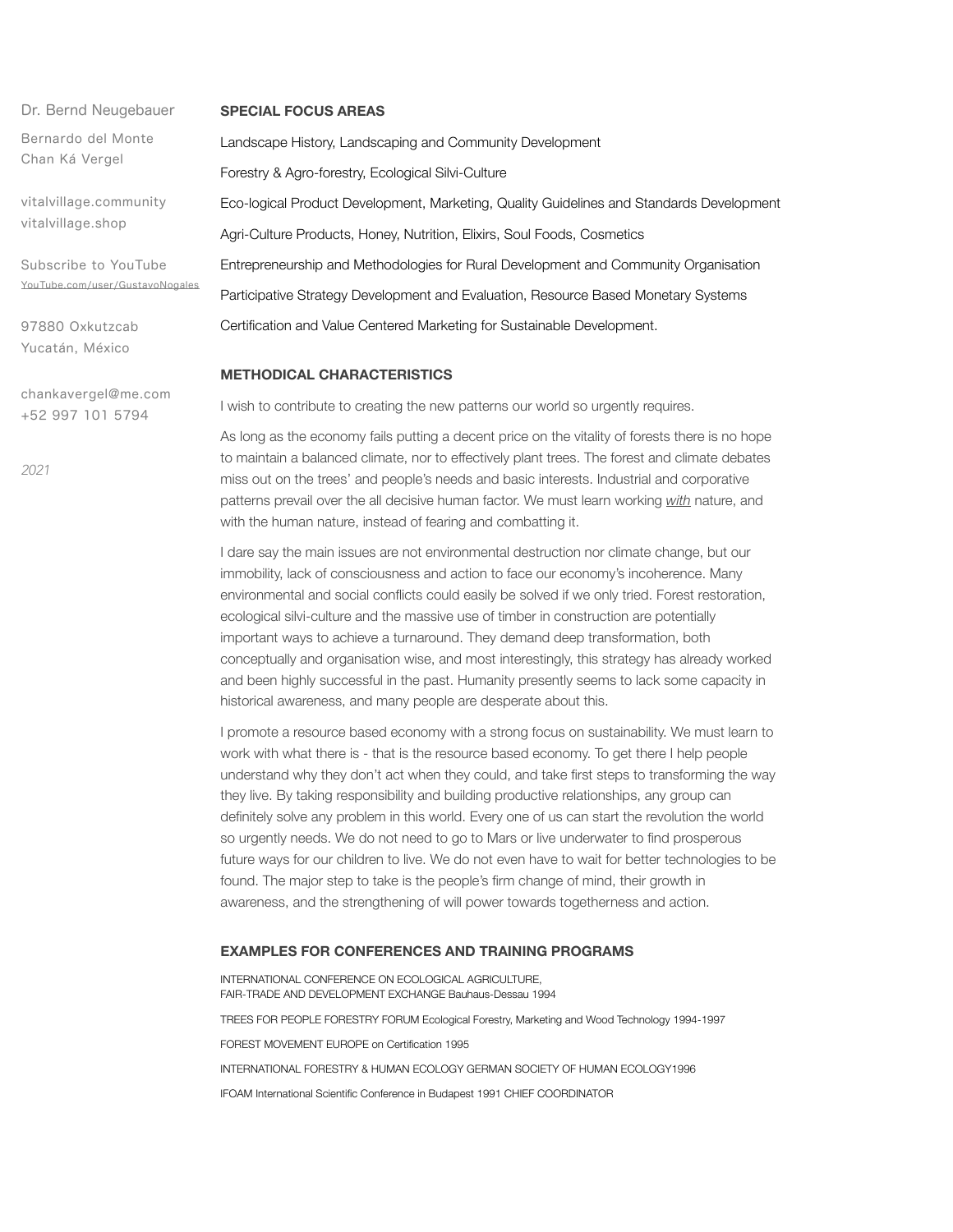| Dr. Bernd Neugebauer                                    | RURAL DEVELOPMENT POLICY PLANNING in Ladakh, India 1994                                                                                                                                                                                        |
|---------------------------------------------------------|------------------------------------------------------------------------------------------------------------------------------------------------------------------------------------------------------------------------------------------------|
| Bernardo del Monte<br>Chan Ká Vergel                    | ORGANIZATION AND STRATEGIC MANAGEMENT CONSULTANCY Latin American Agro-Ecological Movement MAELA and RAE,<br>Cuzco, Peru 1994                                                                                                                   |
|                                                         | WORKSHOP SEMINARS on Ecological Agri-Culture Development in Venezuela, Argentina, Peru, Mexico, Columbia in Partnership<br>with local Universities and NGOs 4-5 weeks each 1994                                                                |
| vitalvillage.community<br>vitalvillage.shop             | SEMINAR FORESTS & DEVELOPMENT Forestry Faculty, University of Freiburg 1990-94                                                                                                                                                                 |
|                                                         | TRADITIONAL SILVICULTURE TECHNOLOGIES of the IFUGAO, Luzon, Philippines 5 weeks 1993                                                                                                                                                           |
| Subscribe to YouTube<br>YouTube.com/user/GustavoNogales | SHORT COURSES ON ECOLOGICALLY APPROPRIATE AGRI-CULTURE<br>Burkina Faso, Chile and the Philippines 18 weeks 1993                                                                                                                                |
|                                                         | FORESTRY FOR DEVELOPMENT WORKSHOPS in Madras & Pondicherry, India 1992-93                                                                                                                                                                      |
| 97880 Oxkutzcab                                         | STUDY TOUR AND WORKSHOP SEMINAR ON FORESTRY and AGRI-CULTURE DEVELOPMENT POLICIES in Chile 5 weeks 1992                                                                                                                                        |
| Yucatán, México                                         | WORKSHOP SEMINAR AT UNCED/GLOBAL FORUM '92 in Rio de Janeiro, Brazil 2 weeks 1992                                                                                                                                                              |
|                                                         | CURRICULUM-DESIGN for AGROFORESTRY and SOCIAL FORESTRY ESNACIFOR Honduras 1992                                                                                                                                                                 |
| chankavergel@me.com<br>+52 997 101 5794                 | Design and support of a TRAINING-CENTRE FOR SMALLHOLDER AGRICULTURE RESEARCH AND EXPERIMENTATION in<br>Yucatán, Mexico 1991                                                                                                                    |
|                                                         | ECOLOGICALLY APPROPRIATE AGRI-CULTURE Short course in Bolivia 4 weeks 1991                                                                                                                                                                     |
| 2021                                                    | EDITORIAL BOARD Member 'AGROFORESTRY SYSTEMS' International Journal 1991-1994                                                                                                                                                                  |
|                                                         | WORKSHOP SEMINAR ECOLOGICALLY APPROPRIATE AGRI-CULTURE<br>Escuela Agrícola Panamericana', Zamorano, Honduras 4 weeks 1990                                                                                                                      |
|                                                         | SUSTAINABLE FOOD PRODUCTION SYSTEMS Workshop ITTA Nigeria 1989.                                                                                                                                                                                |
|                                                         | Motivational Speeches for Banks and Industry Associations in Germany, México 1986-1998.                                                                                                                                                        |
|                                                         | <b>PUBLICATIONS [SELECTED]</b>                                                                                                                                                                                                                 |
|                                                         | 2021 Die Zukunft beginnt HIER [looking for publisher] THE FUTURE BEGINS HERE !<br>2020 Mayan Social Design [in preparation]                                                                                                                    |
|                                                         | 2019 El libro del sargazo [en preparación]<br>2019 El libro de los microorganismos [en preparación]                                                                                                                                            |
|                                                         | 2017 A Guide to City sustainability. [to be published]<br>2016 A short Philosophy of Sustainability [to be published]<br>2015 Mayan Sustainability. TED Talk Tulum. Private distribution.                                                      |
|                                                         | 2001 Ecological Technologies for Orange Juice Production. International Fruit Juice Union, Paris.<br>2001 Ecological Non-Plantation Orange Juice Production. IFOAM International Scientific Conf.                                              |
|                                                         | 1997-1999 Various Publications on Forest Certification in German, French, International forestry journals                                                                                                                                      |
|                                                         | 1995 Die Wälder der Welt. J Pretzsch and J Herkendell, editors. [The World's Forest Compendium, Chapters on Forests in Latin-America, Timber<br>Certification, Methodologies for Silviculture]. Beck Editors Munich.                           |
|                                                         | 1995 Handbook of Ecological Agri-Culture Development. DSE, Feldafing 198 pp.<br>1994 (1992) Agricultura Ecologicamente Apropiada. Manual de Metodología para el Desarrollo de una Agri-Cultura Ecologica. DSE, 204 pp.                         |
|                                                         | 1993 Wald und Marktwirtschaft [Forests and Market Economy]<br>Zertifizierung, ein Weg zur nachhaltigen Nutzung? Holz-Zentralblatt Oct4,1993.                                                                                                   |
|                                                         | 1993 Kultur, Wald und Entwicklung [Culture, Forests and Development]. Prisma. Goethe Institut, München.                                                                                                                                        |
|                                                         | 1992 Von Indianern lernen? [Learning from Indigenous People]<br>In: Humanökologie und Kulturökologie, Grundlagen, Ansätze, Praxis. Westdeutscher Verlag, Opladen. 289-314pp.                                                                   |
|                                                         | 1991 with R L Bunch. Potenciales Campesinos en el Desarrollo Práctico y Científico<br>[Peasant Potentials in Technical and Scientific Development].<br>Proceedings of the Conference on Hillside Agriculture. CIAT/ITTA, San José, Costa Rica. |
|                                                         |                                                                                                                                                                                                                                                |

1991 Weltforstwirtschaft [World-Forestry] - Hat die Forstwirtschaft der Welt eine Zukunft ? [Is there a Future for Forestry in the World?] Allgemeine Deutsche Forstzeitschrift 2/91, 916-920.

1990 und W. Zech. Foliar Nutrient Levels of some Forest Trees in Yucatán, Mexico: Conclusions for Reforestation. Turrialba.

1990 Standortgerechter Landbau - eine Alternative für lateinamerikanische Bauern [Site-Specific Ecological Agriculture - an Alternative for Latin American Farmers]. In: ZEL Portrait, Jahresbericht 1990 der DSE, 79-82pp. Berlin.